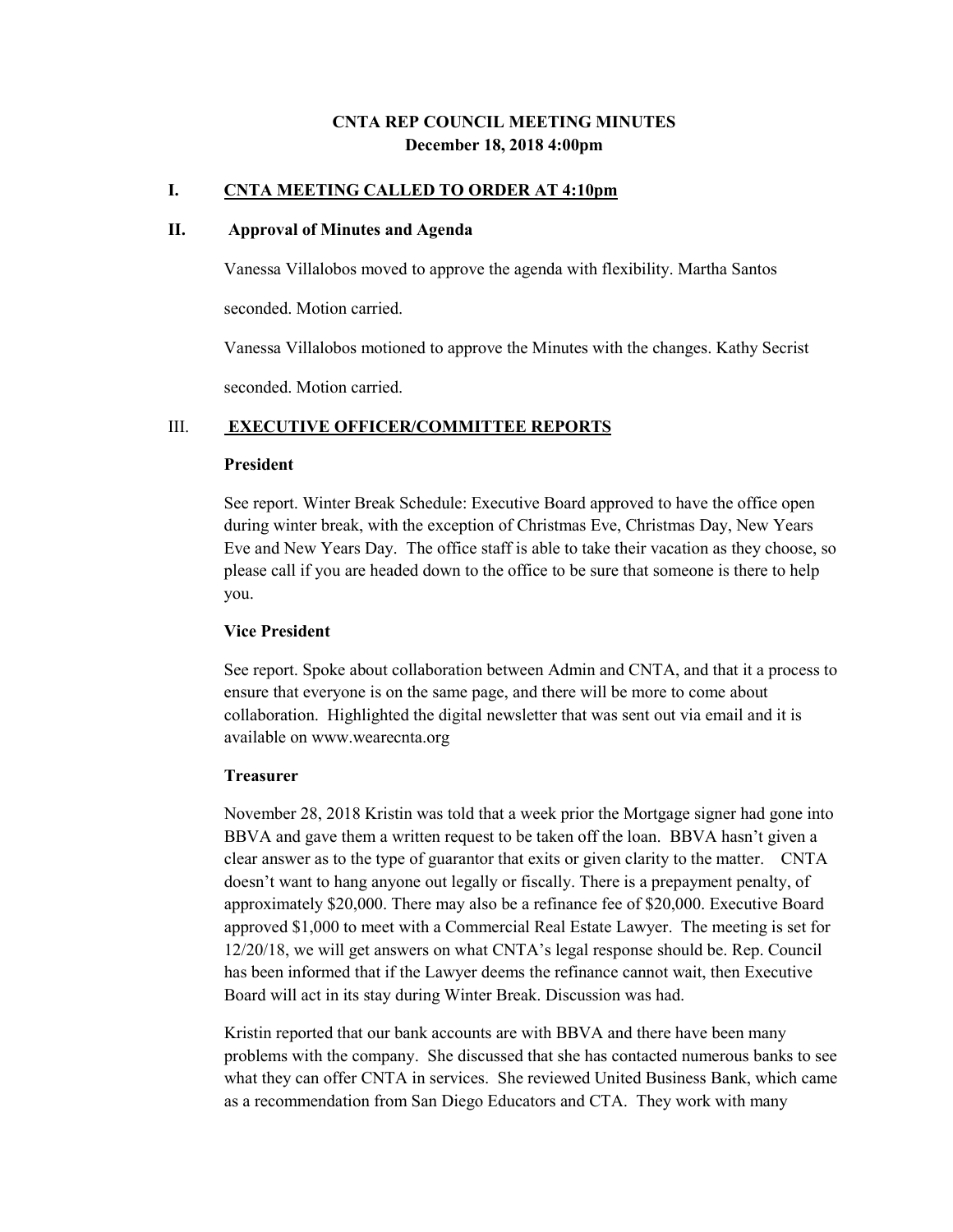Unions and understand the structure. Kristin reviewed what they can offer CNTA with regards to services.

Mr. Kwiatkowski motioned that we move 7 accounts from BBVA to United Business Bank and leave the General Fund Checking Account open for the Mortgage payment and open an additional account for the General Fund Checking Account. (8 accounts total). Marlynn Heyne seconded. Discussion was had. Motion Carried.

# IV. **NEW BUSINESS**

A. **Holiday Activities**- Candy cane activity for Settlement House children.

# **B. Discipline and PBIS**

- 1. Bring Teachers/Support Staff and anyone that is concerned about the discipline in CNUSD. Jan.  $28<sup>th</sup> 4:00-5:00$ pm @CNTA office to help with presentation and planning.
- 2. CNUSD Board Mtg. in February to discuss concerns. It will be after Rep. Council, Chris is still waiting to confirm that CNTA is on the agenda.

### **C. Defining Collaboration**

Chris discussed that CNTA and DO/Admin have different views on collaboration and that it hasn't been well defined between the two groups. So, in an effort to gather data; Chris requested that the tables have discussions about collaboration and fill out the form. She will compile the data and bring it to January Rep Council.

# **D. Union Code of Conduct**

Ann Adler presented Union Code of Conduct and the impact of it on CNTA. Injury to one is an injury to all. Problem Solving at the first step is a good solution. Member vs Member isn't allowed and referred to the Member Code of Conduct. Speaking about what we are for and not who we are against. Administrators are supposed to help with member vs. member issues. She also advised that we need to teach other members how to help themselves.

### **E. Negotiations Structure**

a. President reviewed Negotiations Structure. Creating Constituency Groups and prioritize the issues. So that CNTA can understand what needs to be fixed  $1<sup>st</sup>$  and what can wait and how the group would like to see as a solution. Meeting in January for constituency leads for training. Listening sessions and surveys will follow for all members. Leads will help facilitate the process. Final list for facilitation leads will be approved in January Executive Board. PBIS was suggested to be on the survey. Deaf and Hard of Hearing, Vision